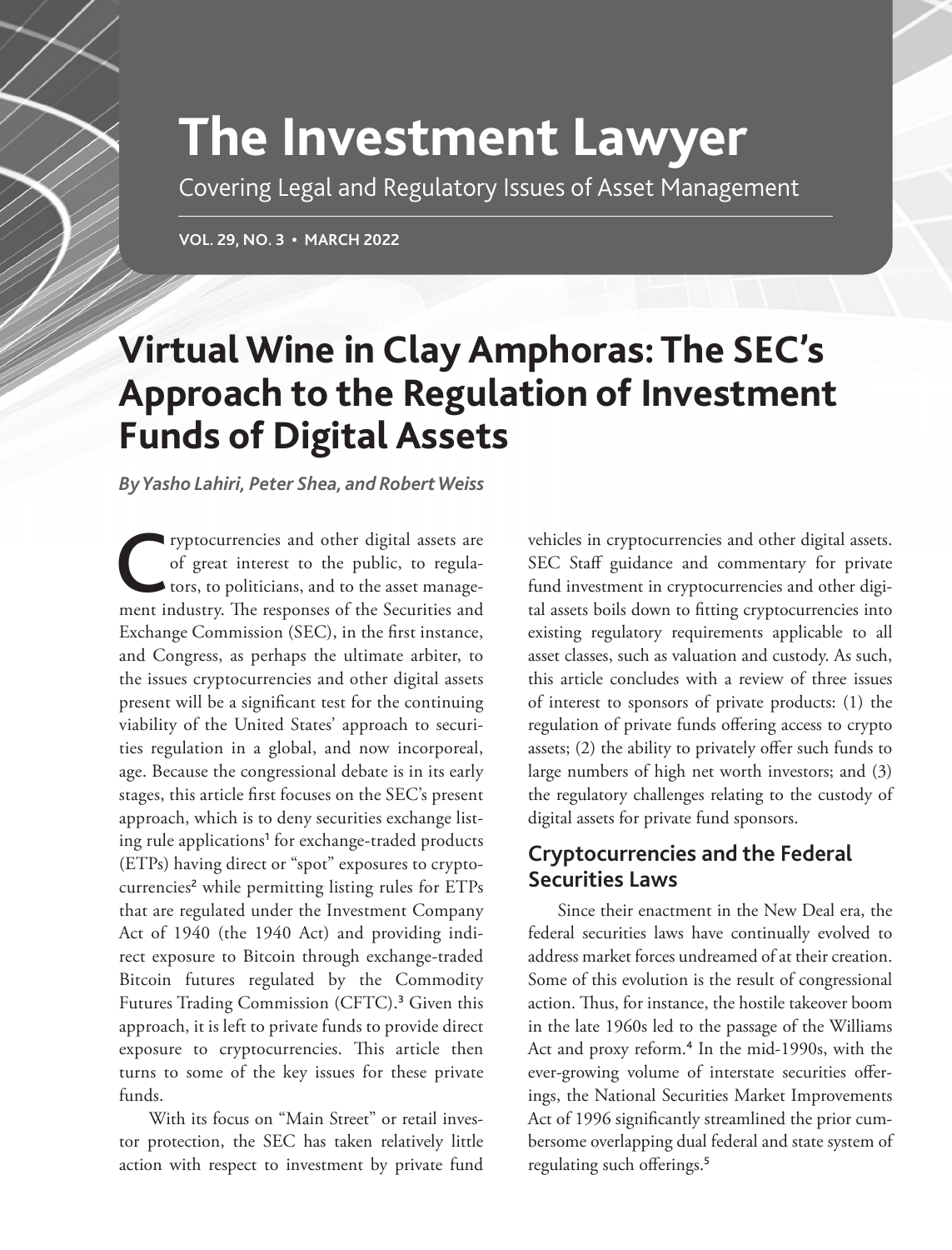In areas where Congress granted the Securities and Exchange Commission (SEC) regulatory exemptive and rulemaking powers, the SEC on its own has been able to further the evolution of the federal securities laws. Thus, for instance, the SEC adopted in 2019 Rule 6c-11 (the ETF Rule) under the 1940 Act, placing ETFs, which did not exist until the mid-1990s, on the same regulatory footing as mutual funds.<sup>6</sup> Further, the SEC in 2020, "harmonize[d], simplif[ied] and improve[d] the multilayered and overly complex exempt offering framework" under the Securities Act of 1933 (the Securities Act).<sup>7</sup> Thirty years after the passage of the Securities Act, the SEC recognized that the securities laws were intended to be "dynamic,"<sup>8</sup> a theme the Commission and its Chairpersons have returned to repeatedly over the intervening decades. While Chairman Gensler explicitly declined to address crypto in his recent Dynamic Regulation Speech, he noted that the "central question" for securities regulation is "[w]hen new technologies come along and change the face of finance, how do we continue to achieve our core public policy goals?"<sup>9</sup>

#### **SEC Jurisdiction—Cryptocurrencies and Digital Assets as Securities**

Whether the SEC has regulatory jurisdiction over a given cryptocurrency or other digital asset depends on whether that cryptocurrency or other digital asset is a "security" for purposes of the Securities Act. If that asset is a "security" for purposes of the Securities Act, it is also likely a "security" for purposes of the 1940 Act, the primary federal statute regulating investment funds, and the Investment Advisers Act of 1940 (the Advisers Act), the primary federal statute regulating those providing investment advice.

The SEC's public positioning on cryptocurrencies and digital assets began in early 2018. On February 6, 2018, then-SEC Chairman Jay Clayton testified before the Senate Banking Committee regarding the regulatory outlook for "virtual currencies."<sup>10</sup> Chairman Clayton broke his analysis of cryptocurrency into three categories: "First, a promising new technology referred to as 'distributed ledger technology' or 'blockchain' … The second and third categories are cryptocurrencies and initial coin offerings (ICOs), respectively."<sup>11</sup> Chairman Clayton spoke favorably regarding blockchain technology and even suggested that such technology may alleviate inefficiencies in markets; however, he spoke much less favorably regarding cryptocurrencies and ICOs.

With respect to cryptocurrency, Chairman Clayton stated:

[S]imply calling something a "currency" or a currency-based product does not mean that it is not a security…. [M]any products labeled as cryptocurrencies or related assets are increasingly being promoted as investment opportunities that *rely on the efforts of others*, with their utility as an efficient medium for commercial exchange being a distinct secondary characteristic.<sup>12</sup>

With respect to ICOs, Chairman Clayton stated, "[t]okens and offerings that incorporate features and marketing efforts that emphasize the potential for *profits based on the entrepreneurial or managerial efforts of others* continue to contain the hallmarks of a security under US law."<sup>13</sup> Even before his testimony in 2018, Chairman Clayton clarified that, "just as with a Regulation D exempt offering to raise capital for the manufacturing of a physical product, an initial coin offering that is a security can be structured so that it qualifies for an applicable exemption from the registration requirements."<sup>14</sup> Thus, offerings of ICOs as securities would fit within the existing clay jar through which Regulation D exempt offerings are permitted.<sup>15</sup>

#### **The Hinman Test and the** *Howey* **Test**

On June 14, 2018, then Director of the Division of Enforcement, William Hinman, indicated that particular cryptocurrencies would not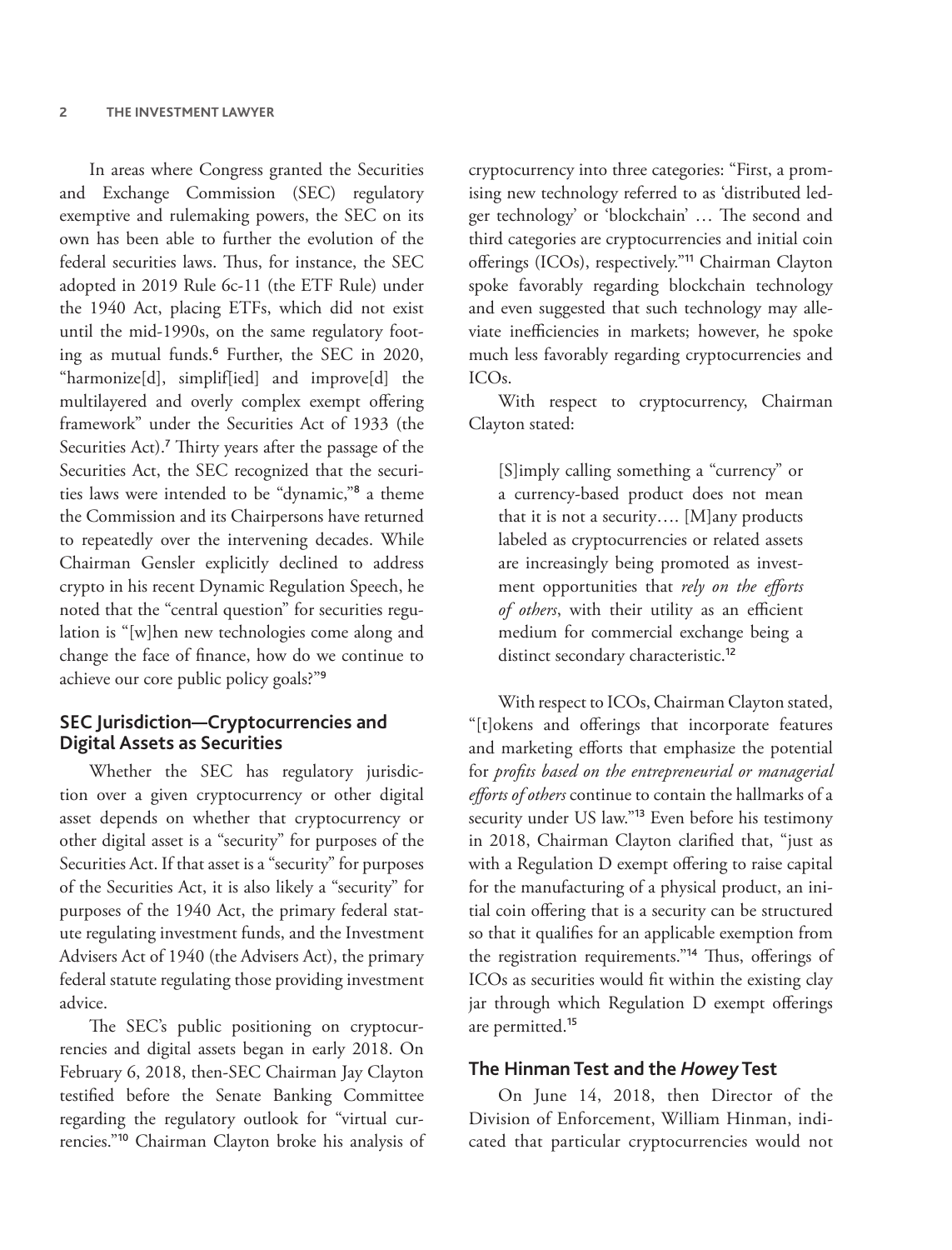be deemed securities under US law if they are "sufficiently decentralized."<sup>16</sup> Under the "Hinman Test," he articulated how the third prong of the *Howey* Test applies to cryptocurrencies.<sup>17</sup> Director Hinman stated that "[i]f a network on which the token or coin is to function is sufficiently decentralized—where purchasers would no longer reasonably expect a person or group to carry out essential managerial or entrepreneurial efforts the assets may not represent an investment contract." In other words, as a network becomes more decentralized, it becomes difficult to identify a promoter.

Director Hinman noted that it is the nature of the transaction, and not the item being sold, that determines whether an offering of securities has occurred. Because a token "all by itself is not a security, just as the orange groves in *Howey* were not," a token sold in a securities offering, such as an ICO, might later be sold in a transaction that does not constitute a security. As such, while a digital asset is not a security because the digital asset itself is simply code, the way it is sold "as part of an investment; to non-users; by promoters to develop the enterprise—can be, and, in that context, most often is, a security—because it evidences an investment contract."<sup>18</sup> However, if the network on which the token or coin is sufficiently decentralized, where purchasers no longer reasonably expect a person or group to carry out essential managerial tasks, the assets likely do not represent an investment contract. In such cases, as "a network becomes truly decentralized, the ability to identify an issuer or promoter to make the requisite disclosure becomes less meaningful." Bitcoin and Ether are decentralized and not dependent on the efforts of third parties for their success. Thus, under the Hinman Test, they do not qualify as securities based on the second and third prongs of the *Howey* test.<sup>19</sup>

The SEC's views on crypto assets have not changed with the appointment of Gary Gensler as SEC chairman in 2021. Chairman Gensler continues to urge Congress to grant the SEC more

jurisdictional scope to oversee the digital asset sector, specifically noting that the cryptocurrency market is "more like the Wild Wild West" as it does not operate within an established regulatory framework that can protect investors.<sup>20</sup>

## **SEC Is Permitting Bitcoin Futures ETFs but Not Spot Cryptocurrency ETPs—What's the Difference?**

To date, sponsors have sought listing rule approval for two types of ETPs. One principal early type would hold Bitcoin directly. The other would invest in Bitcoin-related futures contracts.<sup>21</sup> Before October 2021, the SEC consistently rejected listing rules that would permit the listing ETPs holding Bitcoin directly for two primary reasons: first, because the exchange on which the proposed ETP would trade would not have surveillance-sharing agreements<sup>22</sup> with significant markets that host trading in Bitcoin; and second, because the underlying markets for Bitcoin are not regulated, or not regulated in a manner comparable to a national securities or futures exchange.<sup>23</sup> In effect, the SEC's position was that Bitcoin and other cryptocurrency pricing is unreliable because underlying markets for those cryptocurrencies are unregulated (or, at least, not comparably regulated to national securities exchanges), are opaque in their operations, and are susceptible to manipulation. As a result, the pricing of the proposed ETP products might also be unreliable, creating risks of investor harm. On this logic, all spot and futures exposure-based cryptocurrency ETPs had met with SEC denial of their listing rules.

This SEC's posture changed in October 2021 with respect to ETFs with exposures to Bitcoin futures regulated by the CFTC. Although as described above the SEC has taken the position that Bitcoin and other virtual currencies are beyond SEC regulation insofar as they are not securities, the CFTC has expressly stated that Bitcoin and other virtual currencies are spot "commodities" under the Commodity Exchange Act.<sup>24</sup> While the CFTC does not directly regulate spot commodity markets, such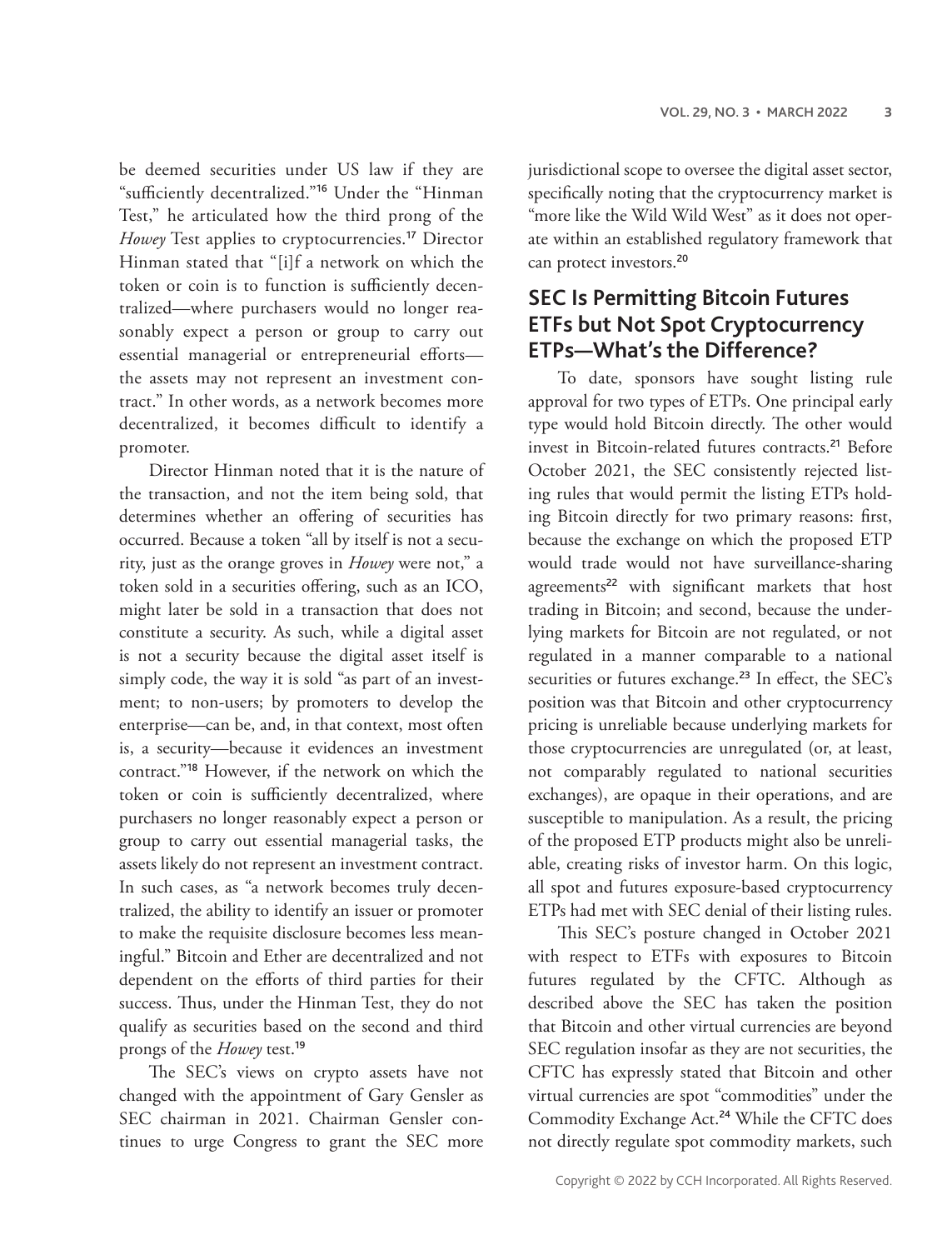as cryptocurrency markets, the CFTC does directly regulate futures contracts on crypto assets.<sup>25</sup> Where, as described below, ETFs subject to SEC registration and regulation invest in futures contracts on crypto assets directly regulated by the CFTC, the SEC began to become comfortable that, unlike prior structures, these structures afforded sufficient protection to investors to permit these structures to be listed.

#### **The "Managed Futures" ETF**

In particular, the SEC became comfortable with, and as a result granted listing rule approval to, a group of exchange traded funds structured similarly to managed futures mutual funds. These ETFs hold approximately 75 percent or more of their assets in fixed income securities such as US government securities and no more than 25 percent in the shares of an entity treated as a controlled foreign corporation for US federal income tax purposes (CFC) which invests solely in Bitcoin futures traded on the Chicago Mercantile Exchange (CME).<sup>26</sup> This structure, where the exposure to securities outweighs the actual (if indirect) exposure to Bitcoin, causes the ETF to be an investment company subject to 1940 Act registration and regulation that is overseen by the SEC's Division of Investment Management (IM). Consequently, 1940 Act regulation of these Bitcoin futures ETFs was a key consideration by the SEC in approving their listing rules.<sup>27</sup>

#### **Spot Exposure ETPs**

Unlike the "managed futures" ETFs described above, ETPs offering spot exposures to Bitcoin or other established cryptocurrencies will not be subject to 1940 Act regulation because the SEC acknowledges that such cryptocurrencies are not securities. Without a portfolio consisting predominately of securities, these ETPs cannot register under the 1940 Act.<sup>28</sup> As a result, these ETPs will not have, among other things, the internal governance requirements, conflict of interest prohibitions and SEC inspection burdens to which an ETF would be subject under

the 1940 Act and regulation thereunder, which, in turn, contributed to SEC denial of their proposed listing rules.<sup>29</sup>

#### **The History of Change**

Hints of the SEC's change in logic on Bitcoin futures ETFs were visible in speeches and testimony by Chairman Gensler earlier in 2021. On August 3, 2021, Chairman Gary Gensler noted in remarks to the Aspen Security Forum that at that time there were a "number of mutual funds that invest in Bitcoin futures on the [CME]."<sup>30</sup> Further, Chairman Gensler indicated that he expected there to be additional registration filings for ETFs under the 1940 Act, and that he "look[ed] forward to the Staff's review of such filings," in particular as to ETFs limited to CME-traded Bitcoin futures.<sup>31</sup> Chairman Gensler also noted that the 1940 Act, together with the "other federal securities laws,*"* provide "significant investor protections." The crypto industry took the Chairman's remarks to signal his belief that investment in crypto assets via the futures markets, and in particular through regulated exchanges such as the CME, is safer for investors than via the spot market.<sup>32</sup>

The crypto industry's expectations were borne out by a series of SEC actions in the fall of 2021. On October 19, 2021, the SEC permitted a Bitcoin managed futures ETF, Proshares Bitcoin Strategy ETF (NYSE ARCA: BITO) (the Proshares ETF), to list shares on a national securities exchange, and shortly thereafter permitted two other Bitcoin futures ETFs<sup>33</sup> to list their shares on national securities exchanges. Then, just days after the SEC permitted the Proshares ETF to list its shares, the SEC declined to permit the CBOE BZX Exchange (the BZX) to list and trade shares of two ETPs formed to invest directly in Bitcoin on the spot markets.<sup>34</sup>

In both Denial Orders, the SEC took the position that listing rules that permitted shares of ETPs with direct exposure to Bitcoin spot markets created potential for investor risk that was inconsistent with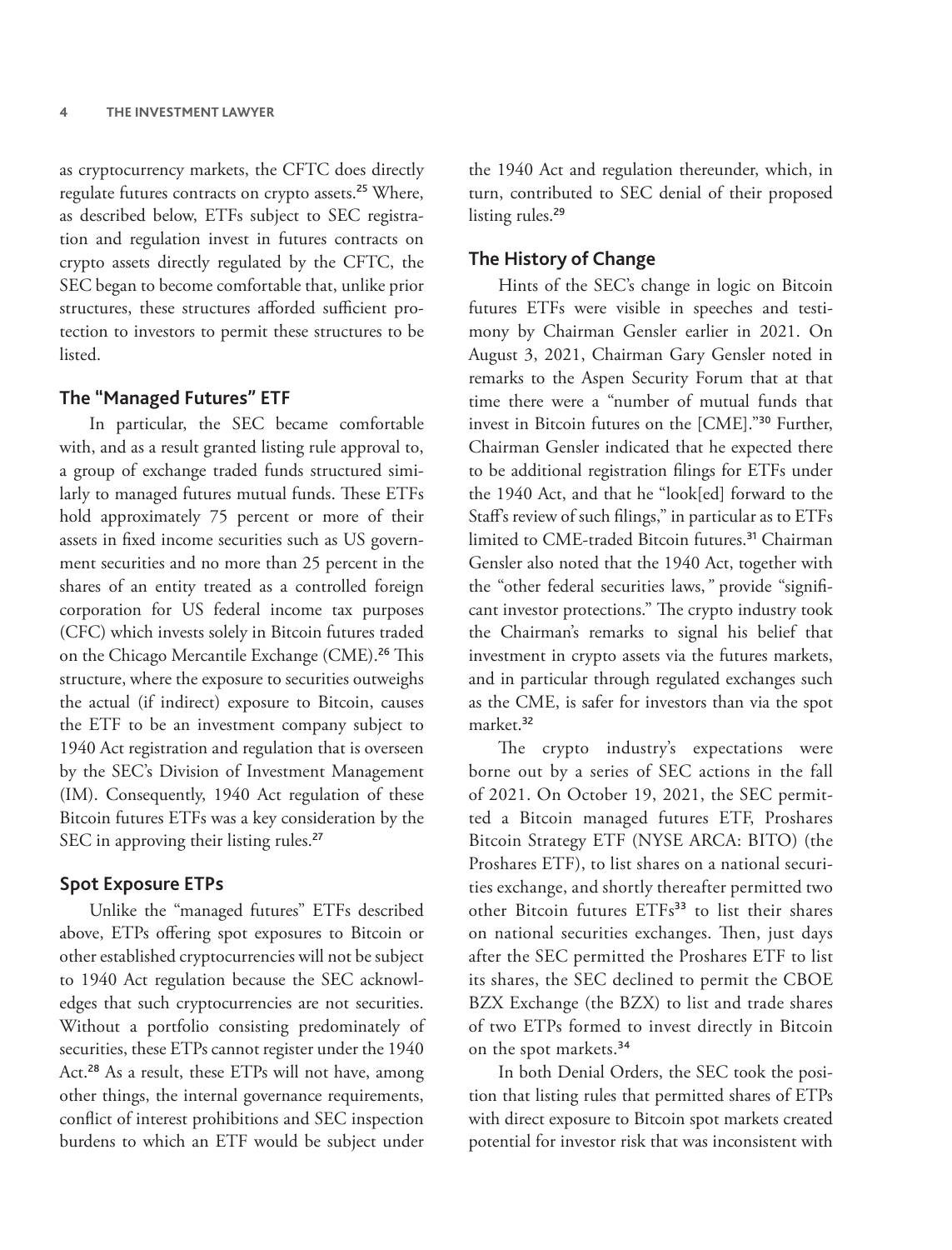requirements under the Securities Exchange Act of 1934 (the Exchange Act) that national securities exchange rules be "designed to prevent fraudulent and manipulative acts and practices" and "protect investors and the public interest."35 For Bitcoinbased ETPs, the SEC concluded, as it had in denying each prior listing rule application for cryptocurrency ETPs, that a listing exchange can meet these requirements by "demonstrating that the exchange has a comprehensive surveillance-sharing agreement with a regulated market of significant size related to the underlying or reference bitcoin assets[,]"<sup>36</sup> or, in the alternative, by establishing that the Bitcoin market "inherently possesses a unique resistance to manipulation beyond the protections that are utilized by traditional commodity or securities markets[.]"<sup>37</sup> On the latter point, the SEC noted that "[s]uch resistance to fraud and manipulation must be novel and beyond those protections that exist in traditional commodities or securities markets."<sup>38</sup> In each of the Denial Orders, the SEC was unmoved by the BZX's arguments that the Bitcoin market broadly is inherently and uniquely resistant to manipulation.<sup>39</sup> Of particular import in light of Chairman Gensler's comments in August, the SEC noted that, in contrast to Bitcoin futures markets, "[B]itcoin spot trading platforms are not required to register with the CFTC, and the CFTC does not set standards for, approve the rules of, examine, or otherwise regulate [B]itcoin spot markets[,]" and further that "US law 'does not provide for direct, comprehensive Federal oversight of underlying Bitcoin or virtual currency spot markets.'"<sup>40</sup>

Next, the SEC concluded that, notwithstanding that both the BZX and the CME are members of the Intermarket Surveillance Group (ISG), and therefore the BZX is deemed to have a surveillancesharing relationship with the CME, the CME is not a "market of significant size" for this purpose. Again, this point is identical to that made in each prior listing rule application denial for cryptocurrency ETPs. Whether a particular market is a "market of significant size" depends on whether:

- 1. There is a "reasonable likelihood that a person attempting to manipulate the ETP would have to trade on the CME bitcoin futures market to successfully manipulate the ETP[;]" and
- 2. It is unlikely that trading in the ETP would be the predominant influence on prices in that market.<sup>41</sup>

Regarding manipulation, the SEC concluded that the mere fact that trading volume and open interests in the CME Bitcoin futures market have increased over time do not, by themselves, demonstrate to a reasonable likelihood that a person attempting to manipulate the ETP could not do so except through the CME Bitcoin futures market.<sup>42</sup> Moreover, the SEC found that the BZX failed to show that CME Bitcoin futures lead the CME Bitcoin spot market from a pricing perspective, which is central to understanding whether a potential manipulator would need to trade on the CME futures market to manipulate the spot market,<sup>43</sup> and also noted that it would be possible to trade on futures markets other than the CME.<sup>44</sup> Regarding influence on prices, the SEC noted that there was no stated upper limit on the size of the proposed ETP's Bitcoin holdings, and that therefore it was possible that the ETP's trades could be a predominant influence on prices in that market, even though that would be highly unlikely given the sheer size of the CME bitcoin futures market and the size of the underlying market for Bitcoins.

As presaged by Chairman Gensler's comments in August 2021, the SEC appears, at least at present, to be more comfortable with Bitcoin futures ETPs than with Bitcoin spot ETPs, even though each would invest in the same underlying asset class through a publicly offered vehicle. Several commentators have pointed out this inconsistency in the SEC's policy position.<sup>45</sup> More fundamentally, by preferring one form of investment in Bitcoin to another, the SEC's approach appears to diverge from the explicit standard of approval for listing rules in Section 19(b) of the Exchange Act. The SEC's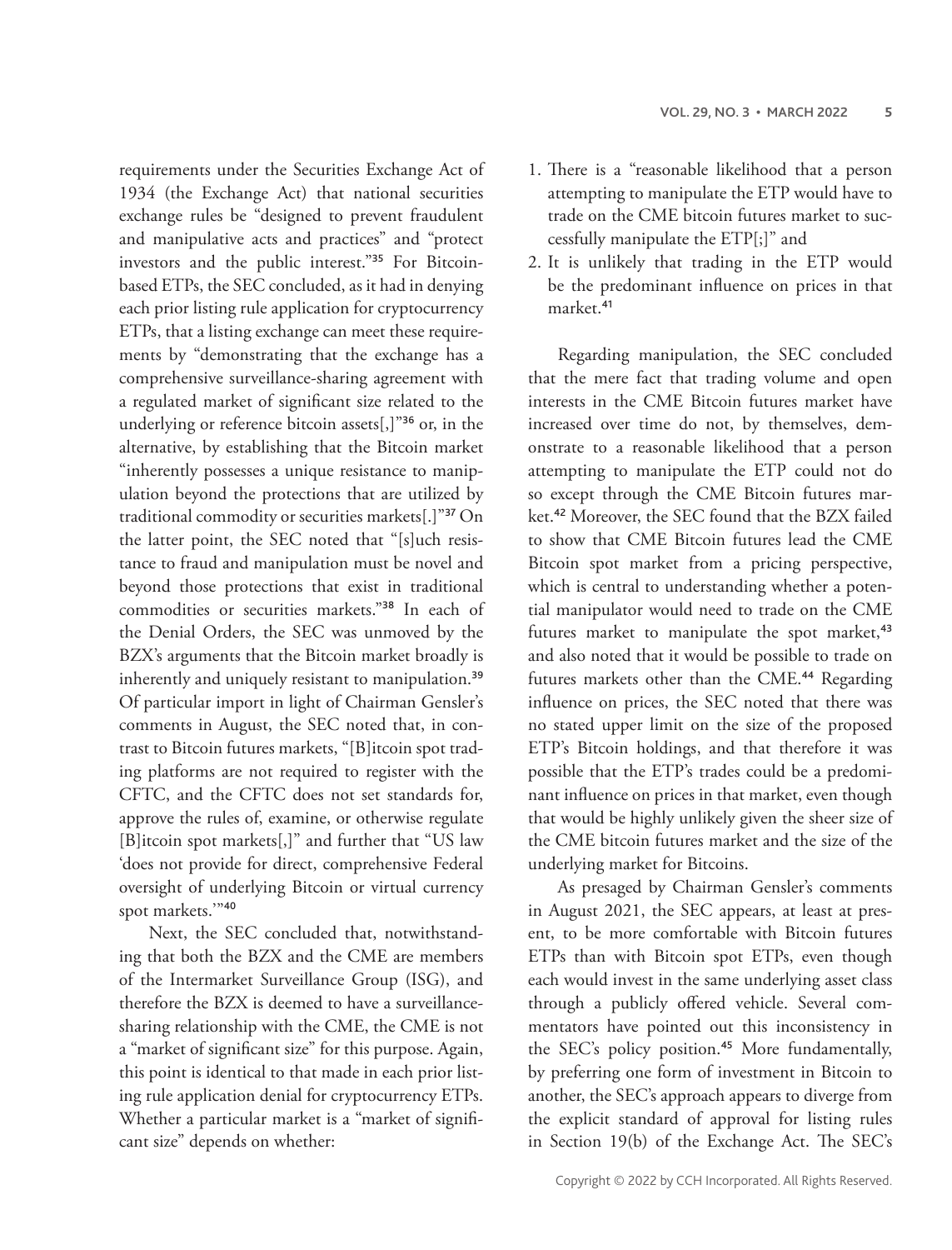approach in all denial orders recognizes the statutory requirements that exchange rules advance transparency and resist manipulation, but does not analyze how to meet those requirements for particular assets, or how those requirements could be met (if at all) for any listing of an investment security providing direct exposure to digital asset returns. For example, despite its repeated protestations to the contrary, the SEC is seeking an ironclad demonstration that a cryptocurrency market cannot be manipulated an impossible standard and one not applied to other physically-backed and futures-based commodity ETPs. The relevant standard, which was previously applied to assets such as oil or gold, is a showing that the cryptocurrency's market is not readily susceptible to manipulation; digital assets have been subject to a different, much higher standard.<sup>46</sup>

Given that registered ETPs trading in the spot markets are currently unavailable to US retail investors, private funds remain the viable alternative for investors who meet their suitability requirements. There are a number of issues to consider for such private funds.

## **Private Cryptocurrency Investment Vehicles—Direct Exposures Permitted**

Unlike other private funds, which must qualify for exemption from registration under the 1940 Act to remain private,<sup>47</sup> many crypto funds with exclusively futures or spot exposure to cryptocurrencies will not be regulated by the 1940 Act since they do not hold securities. For example, funds that invest exclusively in crypto assets such as Bitcoin or Ethereum, which are not securities, would not be subject to the 1940 Act, regardless of whether they meet the requirements of the typical exemptions from investment company status.

In addition, given the lack of an applicable exchange listing rule, crypto funds not regulated by the1940 Act must, as a practical matter, be privately offered. For an offering to be considered a "private" offering, private funds typically take advantage of

the private placement safe harbor provided by either Rule  $506(b)$  or  $506(c)$  of Regulation D.<sup>48</sup> Rule 506(b) limits funds to up to 35 "sophisticated" but unaccredited investors and an unlimited number of accredited investors.<sup>49</sup>

In contrast, Rule 506(c) permits private funds to engage in general solicitation for their securities offerings if the issuer takes reasonable steps to verify that all purchasers are accredited investors and has a reasonable belief that such purchasers were accredited investors at the time of the sale. Initially, fund managers were hesitant to use Rule 506(c), principally because the adopting release did not specify with particularity what "reasonable steps" meant. Instead, the adopting release presented broad principles that managers would need to apply (and thereby subject themselves to second-guessing by the SEC and other market participants). To address this and other concerns, in November 2020, the SEC amended Rule 506(c) by inserting new Rule  $506(c)(2)(ii)(E).$ <sup>50</sup> In the adopting release for that rule, the SEC reaffirmed that issuers have "significant flexibility in deciding the steps needed to verify a person's accredited investor status[,]" and moreover that issuers are not obligated to any specific method to verify accredited status, but may instead "apply the reasonableness standard directly to the specific facts and circumstances presented" by a particular offering and its intended investors.<sup>51</sup> After the more recent guidance, use of Rule 506(c) for private fund offerings has increased dramatically, as the ability to use general solicitation greatly expands investment advisers' range of permissible marketing activities.

#### **Public Exchange Act Reporting Requirements**

Crypto funds that are privately offered but have a large number of holders, as determined under Section 15(d) of the Exchange Act, must comply with public company reporting requirements under the Exchange Act. Once an entity has at least 2,000 holders of its equity securities, it is subject to a number of Exchange Act requirements, including the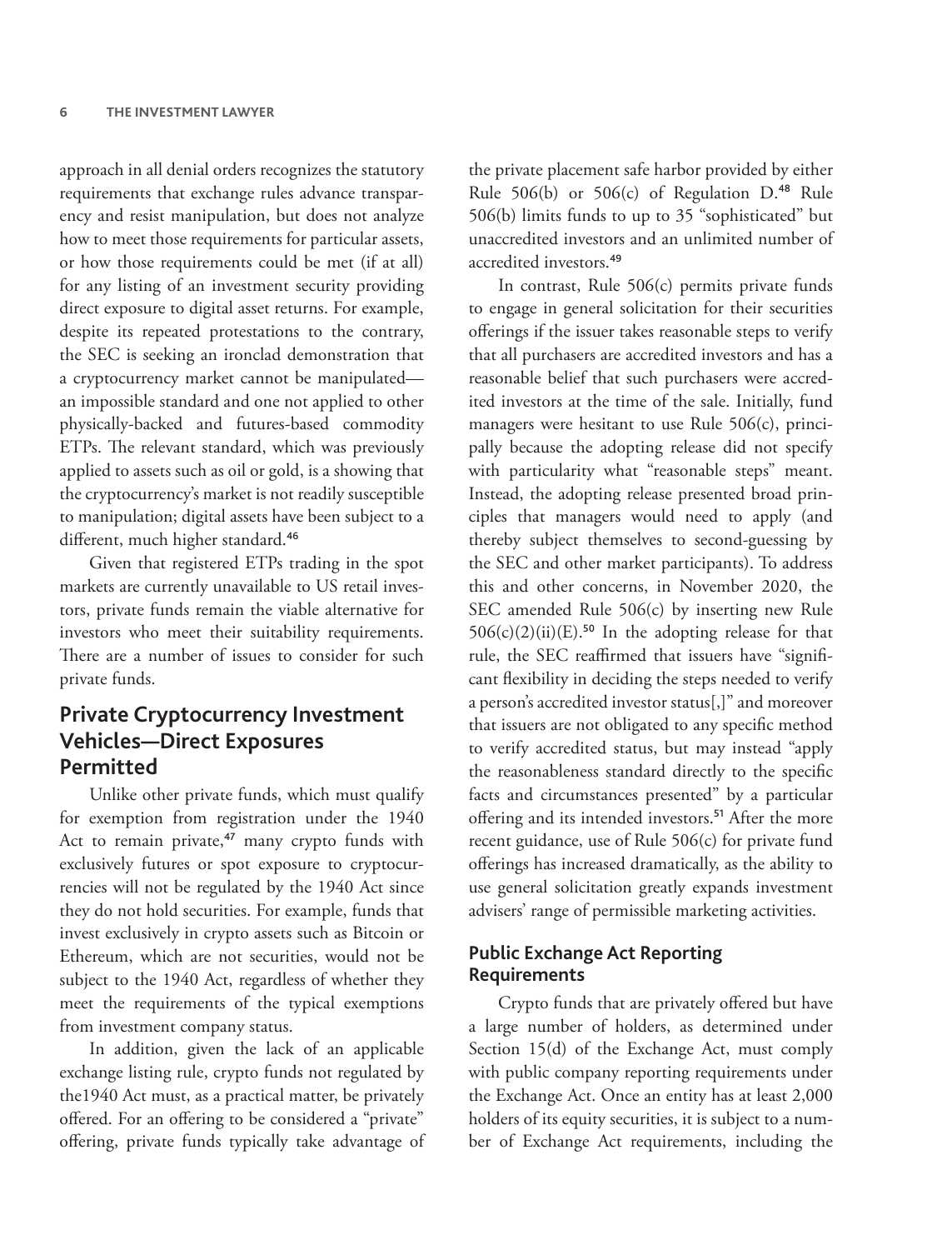requirement to register with the SEC;<sup>52</sup> file annual reports on Form 10-K;<sup>53</sup> quarterly reports on Form 10-Q;<sup>54</sup> and current reports on Form 8-K;<sup>55</sup> the requirement to disseminate a proxy statement or information statement in connection with shareholder actions;<sup>56</sup> and the requirement that insiders disclose their trading in entity securities activities and holdings and, under certain circumstances, disgorge their short-swing profits derived from trading entity securities.<sup>57</sup>

A private fund required to register under Section 15(d) of the Exchange Act may do so on a Form 10 filed with the SEC. A Form 10 registration statement automatically becomes effective 60 days after it is filed, although it remains subject to SEC review and comment. Once the registration statement is effective, the fund is a public reporting company under the Exchange Act.

Form 10 requires information primarily regarding the operations, equity structure, and securities issued by the private fund.<sup>58</sup> The annual report on Form 10-K provides a comprehensive overview of the company's business and financial condition and includes audited financial statements. Form 10-Q includes unaudited financial statements and provides a continuing view of the company's financial position during the year. In both the annual reports and the quarterly reports, a fund's chief executive officer and chief financial officer must certify the financial and other information contained in the reports. Finally, the private fund would be subject to file current reports Form 8-K for any major operational, structural, financial, or ownership changes in the private fund, generally within four business days of the occurrence. Events that trigger Form 8-K include unregistered sales of equity securities, and changes in control of the company.

#### **Custody of Digital Assets**

Under Advisers Act Rule 206(4)-2 (the Custody Rule), investment advisers registered with the SEC must take special measures to protect client funds

or securities as to which they have "custody." The Custody Rule defines "custody" as "holding, directly or indirectly, client funds or securities, or having any authority to obtain possession of them."<sup>59</sup> Among other requirements, the Custody Rule requires that the assets of a pooled investment vehicle advised by a registered investment adviser will be held by a "qualified custodian,"<sup>60</sup> which includes FDIC-insured banks and savings associations, broker dealers, futures commission merchants, and certain foreign financial institutions.<sup>61</sup>

As a threshold matter, the Custody Rule applies only to (1) registered investment advisers, and (2) where an adviser has custody of "client funds or securities." Investment advisers not required to register under the Advisers Act, including state-registered advisers and advisers solely to private funds with regulatory assets under management under US\$150 million,<sup>62</sup> are not subject to the Custody Rule (although state-registered advisers may be subject to analogous state laws). Whether digital assets that are not securities are "client funds" for purposes of the Custody Rule is a more difficult question, and to date the SEC has not directly answered this question (though it has solicited public input on this point).<sup>63</sup>

The SEC has not given direct guidance on how digital assets must be custodied under the Custody Rule. Instead, the SEC has requested public comment on several questions addressing the interplay between digital assets and the Custody Rule, starting first in 2018 with the Dalia Blass Letter, and then in a 2019 letter to the Investment Adviser Association (the Staff Custody Letter).<sup>64</sup> In the Staff Custody Letter, the SEC expressly asked for input from market participants on, among other questions, whether digital assets are "client funds," how advisers evaluate potential digital asset custodians, and what risks are attendant to settlements of peer-to-peer and intermediated digital asset transactions.<sup>65</sup> Further, in November 2020, the SEC released a Staff Letter (the Wyoming Letter) responding to a letter published by the Wyoming Division of Banking that addressed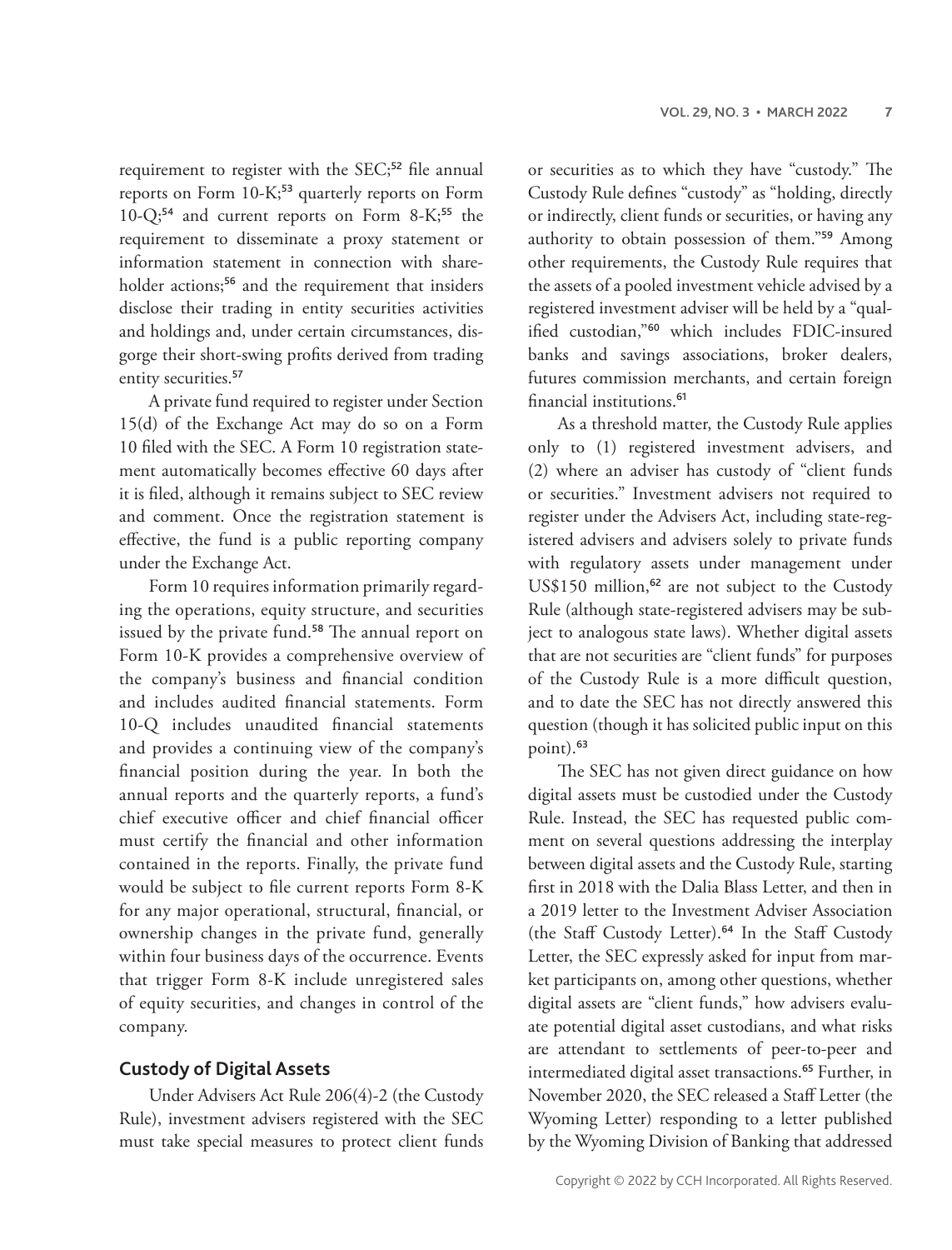the Wyoming Division of Banking's views on, among other matters, the definition of "qualified custodian" under the Custody Rule.<sup>66</sup> In the Wyoming Letter, the SEC solicited public feedback on the extent to which safeguarding digital assets requires certain qualities in a custodian that other asset classes do not, and the relative advantages (or disadvantages) of using state-chartered trust companies as qualified custodians.<sup>67</sup>

In February 2021, the SEC took an initial step toward tailored rules for custody of client digital assets by regulated parties. In a Commission Statement relating to custody of digital asset securities by special purpose broker dealers (the B/D Statement),<sup>68</sup> the SEC set out a series of procedural steps that, if taken during the five-year period starting on the effective date of the B/D Statement, would preclude enforcement action by the SEC under Exchange Act Rule 15c3-3. That rule requires broker-dealers holding fully paid or excess margin digital assets for a customer to be in "exclusive physical possession or control" of such assets.<sup>69</sup> The procedural steps a broker-dealer could take to be within the temporary safe harbor created by the B/D Statement include:<sup>70</sup>

- Limiting its business solely to digital asset securities, thereby excluding both traditional securities and digital asset non-securities;
- Establishing, maintaining, and enforcing written policies and procedures to:
	- determine whether a digital asset security is offered and sold in accordance with the applicable provisions of the Securities Act or an exemption from registration thereunder;
	- assess the characteristics of a digital asset security's distributed ledger technology and associated network, including, among other aspects, the technology's performance, transaction speed and throughput, scalability, resiliency, security and relevant consensus mechanism, complexity, extensibility and visibility, and governance;
- establish controls for safekeeping and monitoring that the broker-dealer has exclusive possession or control over digital asset securities that are consistent with industry best practices to protect against the theft, loss, and unauthorized and accidental use of private keys held in the broker-dealer's custody; and
- specifically identify in advance what the broker-dealer will do in response to events that could affect custody of its digital asset securities (for example, malfunctions or attacks), allow the broker-dealer to comply with a court-ordered freeze or seizure, and allow the transfer of digital asset securities in the event the broker-dealer can no longer continue as a going concern;
- Provide written disclosures to prospective investors about the risks of investing in or holding digital asset securities; and
- Enter into a written agreement with each customer that sets forth the terms and conditions with respect to receiving, purchasing, holding, safekeeping, selling, transferring, exchanging, taking custody, liquidating, and otherwise transacting in digital asset securities on behalf of the customer.

By its terms the B/D Statement applies solely to broker-dealers, and not to investment managers. However, the steps described in the B/D Statement as a practical matter do not appear limited to the activities a broker-dealer would undertake, for example, an investment adviser managing a private fund would likely consider, as a diligence matter, the security and safety of a potential investment's distributed ledger technology and associated network. Whether the SEC would expressly require an investment adviser to undertake any of these steps in connection with the adviser's obligations under the Custody Rule remains to be seen.

Private funds investing in cryptocurrencies and other digital assets have broad latitude in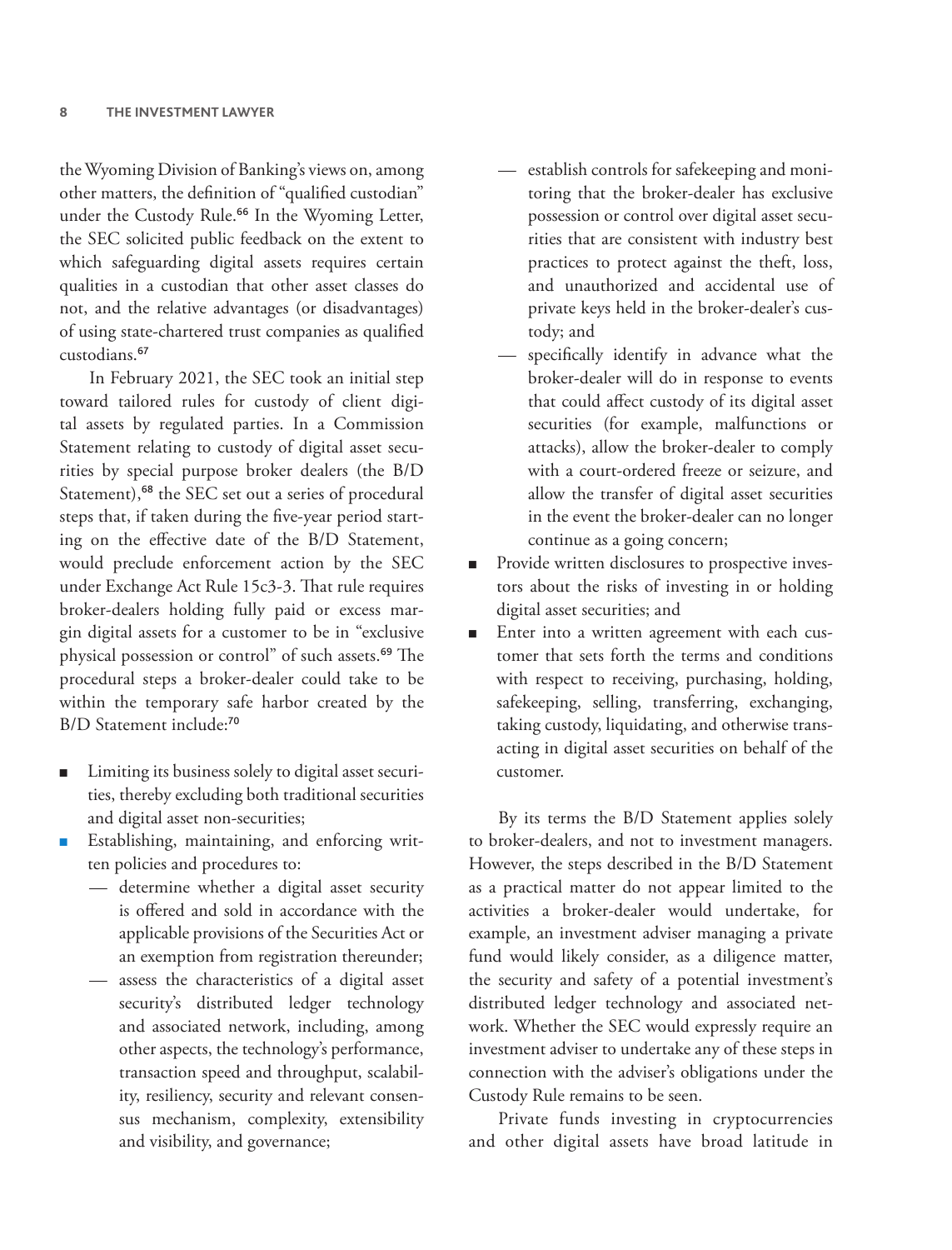their investment programs, given adequate disclosure. These funds can be, and often are, actively managed, and can take both long and short positions. Some funds may be passively managed, and designed to replicate the returns from a single cryptocurrency or a basket of cryptocurrencies. With the exception of the Custody Rule, other Advisers Act issues relating to these funds tend to be the same as for other private funds. For instance, valuation of the fund's portfolio, and the sponsor's conflicts in managing the fund, require careful consideration, procedural rigor, and adequate disclosure.

#### **National Futures Association Analysis**

A private fund that invests in futures contracts is subject to regulation as a "commodity pool" as defined under the Commodity Exchange Act (CEA).<sup>71</sup> The sponsor of a commodity pool (a commodity pool operator) is subject to regulation by the CFTC and is required to be a member of the National Futures Association (NFA) (the selfregulatory organization for the US derivatives industry).<sup>72</sup> Absent an exemption from regulation under the CEA, a commodity pool must satisfy several onerous regulatory requirements, including prospectus review and comments by the NFA and regular reporting obligations to investors.<sup>73</sup> Leaving aside commodity pools that use crypto futures solely for hedging purposes (unlikely, at least at present), a commodity pool can avoid substantial regulation if all of the investors in the pool are "qualified eligible persons" under CFTC Rule 4.7.<sup>74</sup> "Qualified eligible persons" include, among other categories, qualified purchasers (as defined under Section 2(a)(51)(A) under the Investment Company Act), non-US persons, and investors who own securities of unaffiliated issuers and other investments with an aggregate market value of at least US\$2 million, (an amount slightly higher than the US\$1 million net worth test for accredited investor status under Rule  $506(c)$ .<sup>75</sup>

The universe of private funds that would qualify for exemption from registration with the SEC under

Rule 506, but not qualify for exemption under CFTC Rule 4.7, consists of funds offered to accredited investors who are not qualified eligible persons (as a practical matter, a relatively small group). For all practical purposes, given the expense and effort associated with regulated commodity pools, most private fund sponsors choose to limit offerings of commodity pools to investors that qualify as qualified eligible persons, eliminating retail investors.

## **Conclusion**

The SEC has provided a path to the retail market for 1940 Act-regulated ETFs that have exposure solely to Bitcoin CME futures contracts regulated by the CFTC. The existence of the Denial Orders demonstrates that the SEC is holding in place the bar it has imposed historically on ETPs and ETFs that have direct exposure to cryptocurrencies. At best, the SEC's actions are a good faith attempt to address retail interest in digital assets within a regulatory framework created in the very different historical framework of the New Deal era. Absent congressional action, the SEC appears unlikely to revisit the viability of crypto ETPs with direct exposure to cryptocurrencies unless the SEC comes to believe that there are major improvements in the oversight and regulation of cryptocurrency trading markets. For instance, the advent of a true Bitcoin clearing market that represents a significant percentage of Bitcoin trading may be one such improvement.

Until the state of affairs changes, private funds remain the only available route to providing spot (that is, direct) cryptocurrency exposure to cryptocurrencies for accredited investors. The implications of the Custody Rule in particular will need to be carefully considered by sponsors of such funds, along with the other issues private fund sponsors typically need to consider and manage. However, private funds permit both passive and active management of cryptocurrency exposure.

In addition, private funds allow exposure to cryptocurrency futures. Private cryptocurrency futures funds are subject to NFA prospectus review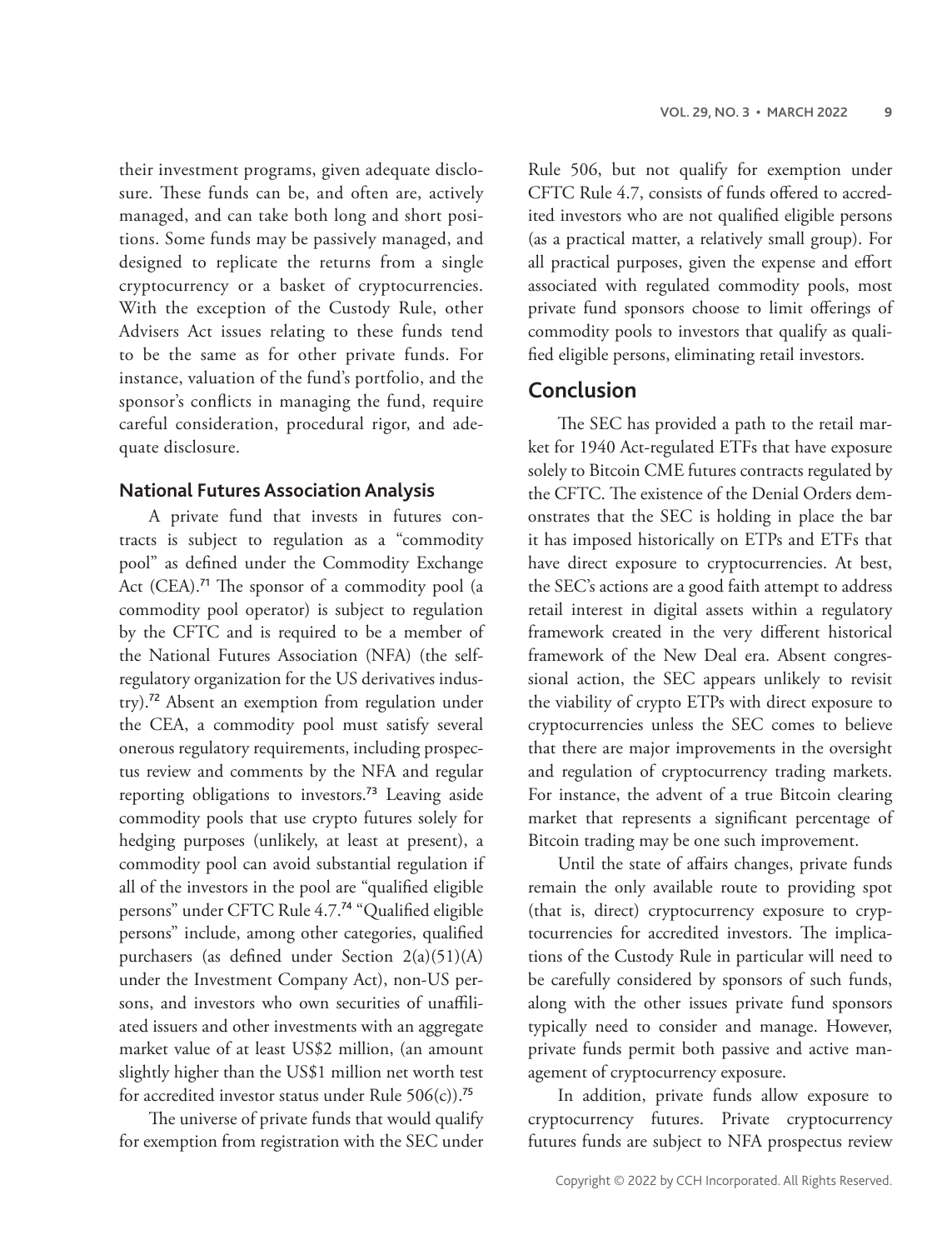and approval if they are offered to accredited investors who are not also qualified eligible persons. However, a cryptocurrency futures fund which is only offered to qualified eligible persons is relatively lightly regulated; its sponsors must register with the CFTC and be members of the NFA as commodity pool operators, and must abide by the reporting and other requirements applicable to such pools.

The present state of affairs with the SEC reflects an attempt to fit digital assets, including cryptocurrencies, into the current regulatory scheme of federal securities laws. To a certain extent this situation is exacerbated by the US division of securities regulation from commodities regulation. Thus, the SEC, which has securities regulatory authority, is left attempting to pour virtual "wine" assets into New Deal-era clay amphorae. It is therefore likely that Congress will have the final say on how the regulation of cryptocurrencies, and investor access to investment products providing exposure to them, furthers the "core public policy goals" of the securities laws.<sup>76</sup>

**Mr. Lahiri** and **Mr. Shea** are partners, and **Mr. Weiss** is a counsel, of K&L Gates LLP in New York, NY. The authors wish to thank **Christine Mikhael** and **Zach Jones** for their substantial assistance with the article. The views expressed here are those of the authors, and not of the K&L Gates firm or any of its clients.

#### **NOTES**

- In order to list an investment product on a US securities exchange, that product must satisfy the criteria of a listing rule permitting its admission to the relevant exchanges. The SEC must approve all exchange listing rules. *See* 15 U.S.C. § 78s(b)(1) and Rule 19b-4 promulgated thereunder.
- In parallel with its ETP listing rule denials, the SEC Staff has blocked registered investment companies, such as mutual funds, from having any significant direct exposure to cryptocurrencies. *See* Inv. Co. Inst.

and Sec. Industry and Fin. Markets Ass'n, SEC Staff Letter, (Jan. 18, 2018), *https://www.sec.gov/divisions/ investment/noaction/2018/cryptocurrency-011818. htm* (the Dalia Blass Letter). The Dalia Blass Letter concluded:

Until the [SEC's] questions [about the applicability of 1940 Act regulation to cryptocurrencies] can be addressed satisfactorily, we do not believe that it is appropriate for [registered] fund sponsors to initiate registration of funds that intend to invest substantially in cryptocurrency and related products, and we have asked sponsors that have registration statements filed for such products to withdraw them. In addition, we do not believe that such funds should utilize [Securities Act of 1933 rule 485], which allows post-effective amendments to previously effective registration statements for registration of a new series to go effective automatically. If a sponsor were to file a post-effective amendment under rule 485(a) to register a fund that invests substantially in cryptocurrency or related products, we would view that action unfavorably and would consider actions necessary or appropriate to protect Main Street investors, including recommending a stop order to the [SEC].

- As further discussed below, ETPs regulated under the 1940 Act are exchange-traded funds (ETFs), subject to an intensive, merit-based SEC regulatory scheme, and cryptocurrencies are not directly regulated under any federal statute.
- <sup>4</sup> 6 Louis Loss, Joel Seligman & Troy Paredes, SECURITIES REGULATION 91 (6th ed. 2021) (hereinafter Loss Seligman) (*citing* Piper v. Chris-Craft Indus., Inc., 430 U.S. 1, 22, 26-35 (1977) (footnotes omitted)).
- <sup>5</sup> 1 Loss Seligman 164.
- <sup>6</sup> 17 C.F.R. § 270.6c-11. *See also Exchange Traded Funds,* Exchange Act Release No. 33-10695 (Sept. 25, 2019), *https://www.sec.gov/rules/final/2019/33- 10695.pdf*, at p. 5 ("This rule will modernize the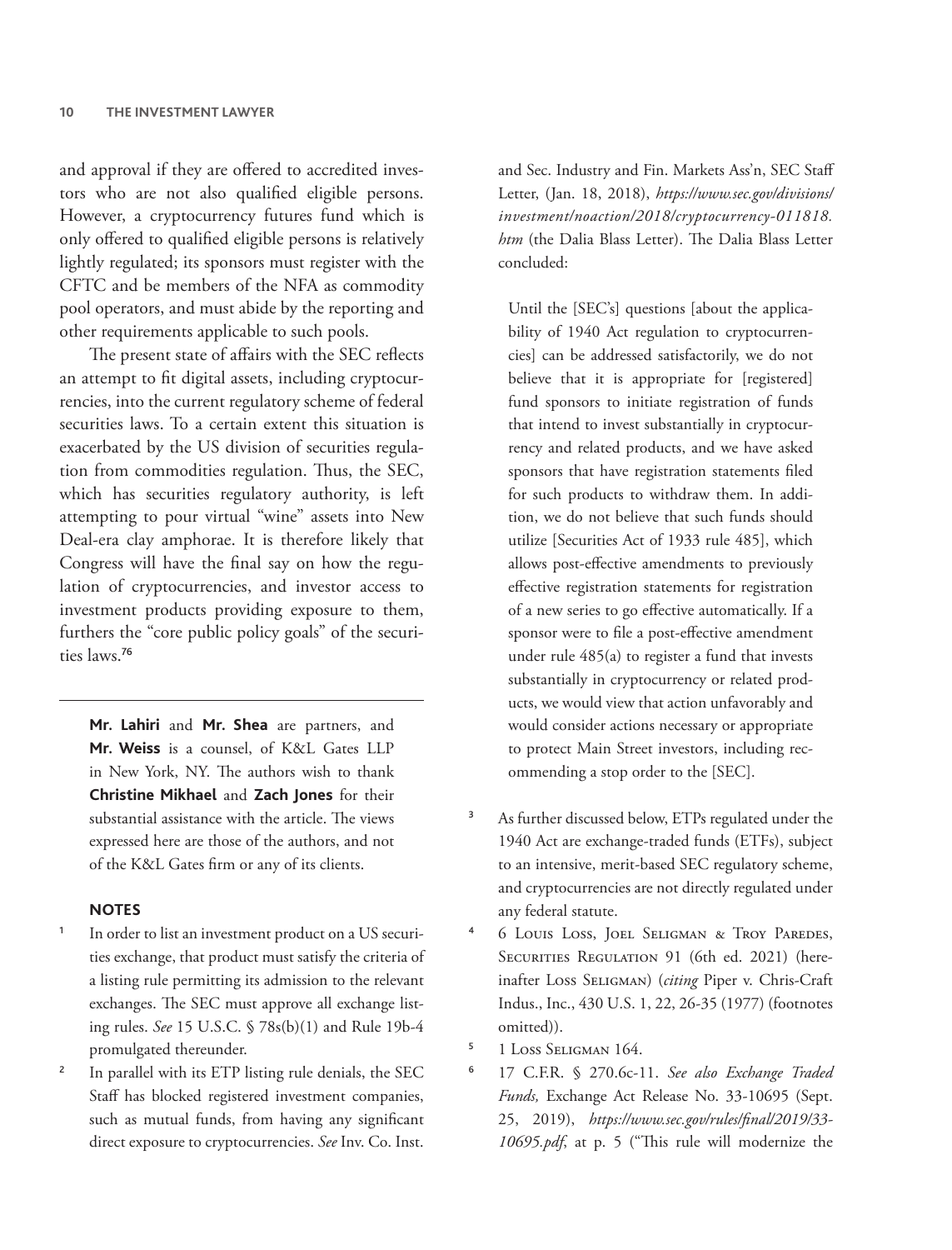regulatory framework for ETFs to reflect our more than two decades of experience with these investment products.").

- <sup>7</sup> Press Release, "SEC Harmonizes and Improves 'Patchwork' Exempt Offering Framework", (Nov. 2, 2020), *https://www.sec.gov/news/press-release/2020- 273*.
- Gary Gensler, Chairman, SEC, Prepared Remarks: Dynamic Regulation for a Dynamic Society, Before the Exchequer Club of Washington, D.C. (Jan. 19, 2022), *https://www.sec.gov/news/speech/ gensler-dynamic-regulation-20220119* (the Dynamic Regulation Speech) (*citing* SEC. AND EXCHANGE Comm'n, Report of the Special Study of Securities Markets, H.R. Doc. No. 95, Pt. 1  $(1963)$ ).
- <sup>9</sup> *Id.*
- <sup>10</sup> *See* Jay Clayton, Chairman, SEC, Testimony on Virtual Currencies: The Roles of the SEC and CFTC (Feb. 6, 2018), *https://www.sec.gov/news/testimony/testimony-virtual-currencies-oversight-role-us-securitiesand-exchange-commission*.
- $11$  *Id.*
- <sup>12</sup> *Id.* (emphasis added). At the time of his speech, the SEC was investigating a number of cryptocurrency schemes where the money from early cryptocurrency investors was used to finance and pay computer programmers to develop and complete the underlying code necessary for the cryptocurrency to function.
- Id. (emphasis added).
- <sup>14</sup> *See* Jay Clayton, Chairman, SEC, Chairman's Statement on Cryptocurrencies and Initial Coin Offerings (Dec. 11, 2017), *https://www.sec.gov/news/ public-statement/statement-clayton-2017-12-11#\_ ftnref4*.
- <sup>15</sup> One example of the limiting effect of the clay jar is that tokenized offerings of ICOs are outside the jar, and thus impermissible, because the tokens do not "come to rest" with the initial purchaser. It would be difficult, as a practical matter, to prove that the purchasers of tokens had an investment, rather than a resale, intent.
- William Hinman, "Digital Asset Transactions: When Howey Met Gary" (Plastic) (June 14, 2018), *https://*

*www.sec.gov/news/speech/speech-hinman-061418* (the Hinman Speech).

- <sup>17</sup> SEC v. W.J. Howey Co., 328 U.S. 293 (1946). The *Howey* Test refers to the US Supreme Court case for determining whether a transaction qualifies as an "investment contract," and therefore would be considered a security. An "investment contract" is a transaction with the following properties: (i) an investment of money, (ii) with the expectation of profits, (iii) in a so-called "common enterprise" (*i.e.,* investors and the business succeed or fail together), and (iv) the expectation of profits is based upon the entrepreneurial or managerial efforts of others.
- <sup>18</sup> *See* Hinman Speech, *supra* n.16.
- <sup>19</sup> *Id.*
- <sup>20</sup> *See* Paul Kiernan, "Crypto 'Wild West' Needs Stronger Investor Protection, SEC Chief Says," *Wall St. J.* (Aug. 3, 2021 6:21 PM), *https://www. wsj.com/articles/sec-will-police-cryptocurrenciesto-maximum-possible-extent-chair-gary-genslersays-11628007567*.
- <sup>21</sup> Until recently, most ETPs were based on Bitcoin exclusively. Newer ETPs also include Ether and other Ethereum-based cryptocurrencies, mixes of cryptocurrencies, and related futures.
- <sup>22</sup> A surveillance-sharing agreement is an agreement between a commodity exchange operator and a self-regulatory organization that oversees that commodity exchange operator to share information about market trading activity, clearing activity, and customer identity. Moreover, under such agreements, parties to the agreement are reasonably able to access and produce requested information to each other, and no existing rules, laws or practices impede one party's capability of obtaining this information from or producing it to another party. *See, e.g.,* Self-Regulatory Organizations; Bats BZX Exchange, Inc.; *Order Setting Aside Action by Delegated Authority and Disapproving a Proposed Rule Change, as Modified by Amendments No. 1 and 2, To List and Trade Shares of the Winklevoss Bitcoin Trust,* Exchange Act Release No. 34-83723, 83 Fed. Reg. 37,579, at 37,593 (Aug. 1, 2018), *https://www.gpo.gov/fdsys/pkg/FR-2018-08-01/*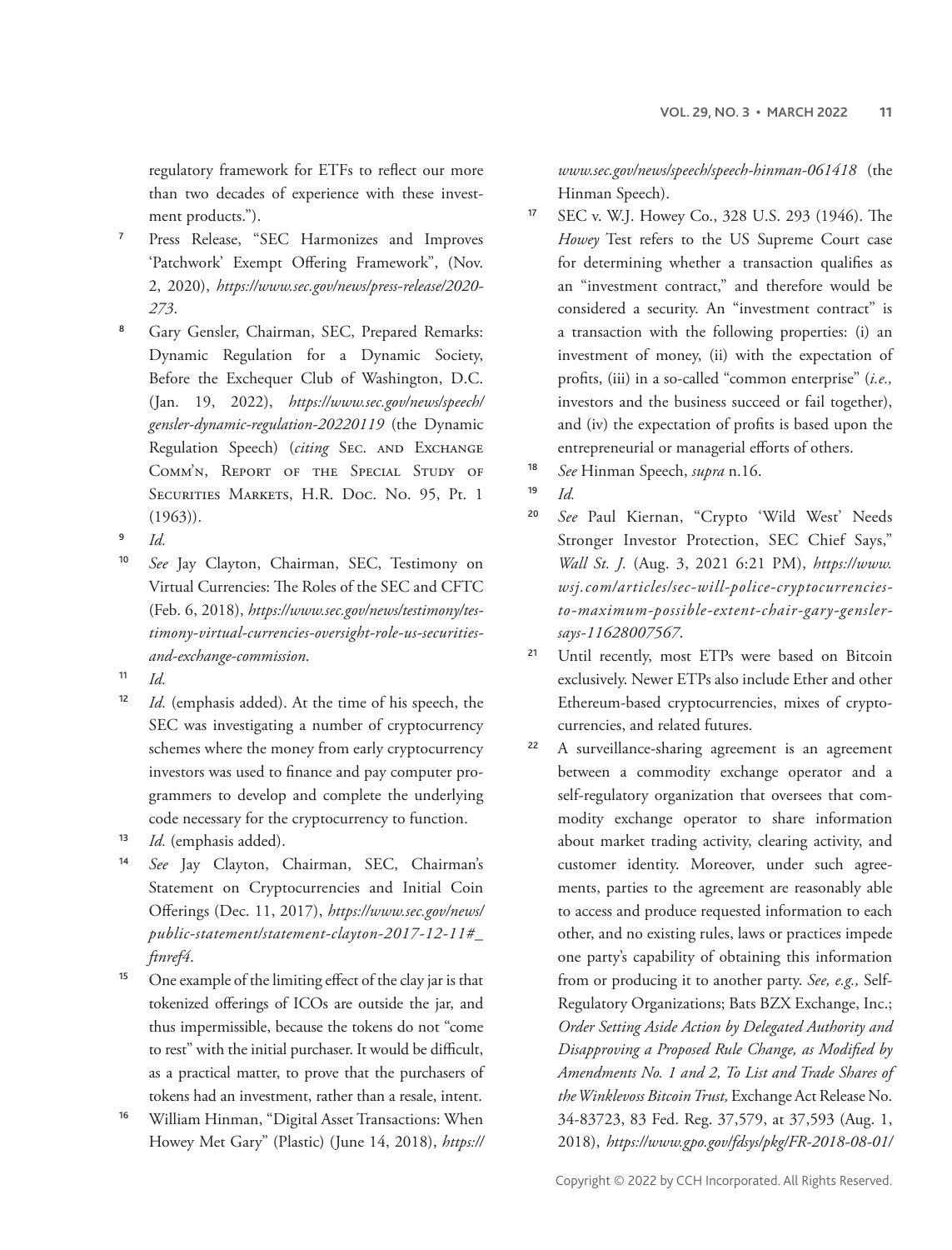*pdf/2018-16427.pdf* (the Winklevoss Bitcoin Trust SEC Decision).

- <sup>23</sup> *Id.* at 37,599.
- <sup>24</sup> Noting that "the definition of a 'commodity' is broad...Bitcoin and other virtual currencies are encompassed in the definition and properly defined as commodities." In the Matter of: Coinflip, Inc., d/b/a Derivabit, CFTC No. 15-29. While the CFTC has not formally made any pronouncements on Litecoin, it has settled two enforcement actions involving Litecoin against BitMEX and Laino Group Ltd. *See also* CFTC v. HDR Global Trading Limited, Case No. 1:20-cv-08132 (S.D.N.Y. 2021); CFTC v. Laino Group Limited d/b/a Paxforex, Case No. 4:20 cv-03317 (S.D. Tex. 2021).
- <sup>25</sup> Section 1a(9) of the Commodity Exchange Act defines "commodity" to include, among other things, "all services, rights, and interests in which contracts for future delivery are presently or in the future dealt in." 7 U.S.C. § 1a(9). The resulting definition of a "commodity" is broad. *See, e.g.,* Board of Trade of City of Chicago v. SEC, 677 F.2d 1137, 1142 (7th Cir. 1982).
- Thus, these ETFs offer a "total return" based on the return of the CFC's futures portfolio and the return on the ETF's fixed income portfolio. The limit of 25 percent of assets in the CFC allows the ETF to comply with tax transparency afforded to regulated investment companies (RICs) under sub-chapter M of the Internal Revenue Code. For purposes of the 1940 Act, both the fixed income securities and the shares of the CFC are "securities." As a result, the ETF is subject to 1940 Act regulation, even though the economic return from the ultimate Bitcoin exposure, particularly in a low interest rate environment, is likely to outweigh the fixed income return, perhaps by large multiples.
- See, e.g., Gary Gensler, Chairman, SEC, Remarks Before the Aspen Security Forum, (August 3, 2021) *https://www.sec.gov/news/public-statement/ gensler-aspen-security-forum-2021-08-03* (the Aspen Remarks). It should be noted, however, that the SEC does not typically, and did not in connection

with the ETFs referred to here, publish a statement of its reasoning in an order approving a listing rule. Thus, analysis of the SEC's rationales for approving the listing rules for these can only be surmised from informal commentary by Commissioners and SEC staff, such as the Aspen Remarks. By contrast, the SEC usually does publish a statement of its reasoning in denying a listing rule. *See infra* ns.34-44 and accompanying text.

- <sup>28</sup> Registered investment companies currently cannot directly invest in cryptocurrencies such as Bitcoin and Ethereum which are not securities. In 2018, the SEC Staff expressed its position that it is inappropriate for registered funds to invest directly in cryptocurrency and related products and requested that any registration statements for funds with such investments as their primary objective be withdrawn or put on hold. *See* Dalia Blass Letter*, supra* n.2.
- <sup>29</sup> Unlike the rigorous ongoing regulation to which ETFs are subjected by IM, ETPs are lightly regulated by the SEC's Division of Corporate Finance (Corp Fin), which solely reviews the adequacy of the ETPs registration statement and other periodic public filings. Both ETFs and ETPs, by virtue of their shares being exchange traded, are indirectly subjected to the regulation by the SEC's Division of Trading and Markets (TM). TM acts as a gatekeeper for all ETFs and ETPs securities exchange trading through its review and approval or denial of all proposed listing rules that would permit the listing and trading of ETF and ETP shares on the exchange. Each of IM, Corp Fin, and TM oversee different federal securities laws that have different public policy goals. For approval of listing rules, TM is charged with, among other things, ensuring that rules are designed to prevent fraudulent and manipulative acts and practices and generally protect investors and the public interest. *See* 15 U.S.C. § 78b.
- <sup>30</sup> Aspen Remarks, *supra* n.27.
- <sup>31</sup> *Id.*
- <sup>32</sup> *See*, *e.g.*, Nate DiCamillo, "Gensler's Preference for Bitcoin Futures Products Is Likely Bad News for a Spot BTC ETF," *Coindesk.com* (August 5, 2021),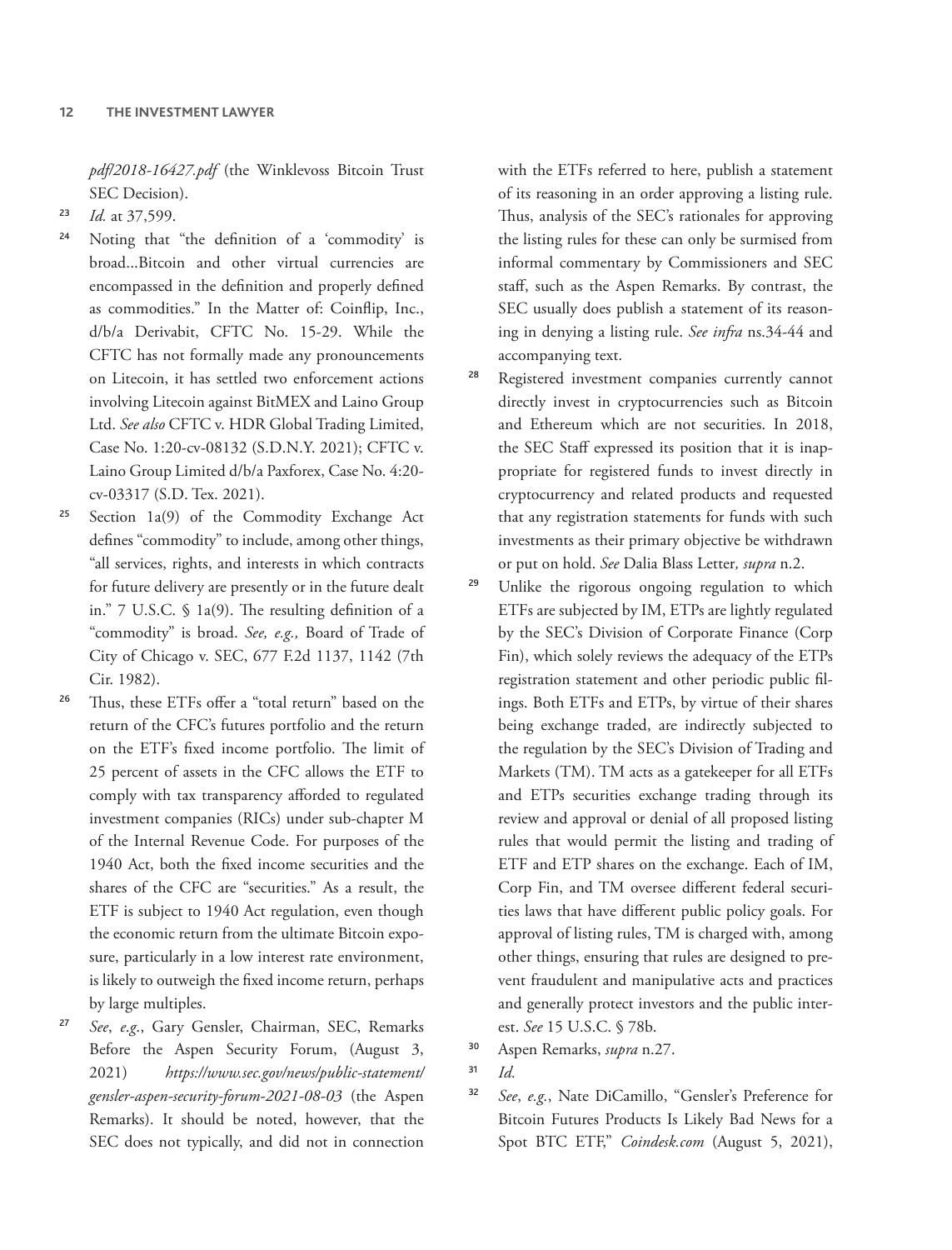#### *https://www.coindesk.com/policy/2021/08/05/genslerspreference-for-bitcoin-futures-products-is-likely-badnews-for-a-spot-btc-etf/*.

- <sup>33</sup> Valkyrie Bitcoin Strategy ETF (NASDAQ: BTF); VanEck Bitcoin Strategy ETF (Cboe BZX: XBTF).
- <sup>34</sup> *Order Disapproving a Proposed Rule Change to List and Trade Shares of the VanEck Bitcoin Trust under BZX Rule 14.11(e)(4), Commodity Based Trust Shares,* Exchange Act Release No. 34-93559, 86 Fed. Reg. 64,539 (November 12, 2021) (the VanEck Denial Order); *Order Disapproving a Proposed Rule Change to List and Trade Shares of the WisdomTree Bitcoin Trust under BZX Rule 14.11(e)(4), Commodity Based Trust Shares,* Exchange Act Release No. 34-93700, 86 Fed. Reg. 69,322 (December 1, 2021) (the WisdomTrust Denial Order, and, together with the VanEck Denial Order, the Denial Orders). Three days after it approved the listing of the VanEck Bitcoin Strategy ETF, the SEC issued the VanEck Denial Order.
- <sup>35</sup> Exchange Act  $\frac{6(b)(5)}{2}$ .
- <sup>36</sup> VanEck Denial Order, 86 Fed. Reg. at 64,540; WisdomTrust Denial Order, 86 Fed. Reg. at 69,322.
- <sup>37</sup> VanEck Denial Order, 86 Fed. Reg. at 64,540; WisdomTrust Denial Order, 86 Fed. Reg. at 69,323.
- <sup>38</sup> VanEck Denial Order, 86 Fed. Reg. at 64,542; WisdomTrust Denial Order, 86 Fed. Reg. at 69,322. Other commenters have noted that the SEC has never explained what "unique resistance to manipulation" means, or what it means for such resistance to be "novel and beyond" currently existing protections. *See*, *e.g.*, Davis Polk & Wardwell, Comment Letter in Support of Notice of Filing of Proposed Rule Change to List and Trade Shares of Grayscale Bitcoin Trust (BTC) under NYSE Arca Rule 8.201-E (November 29, 2021) (the Grayscale Letter), *https:// www.sec.gov/comments/sr-nysearca-2021-90/srnysearca202190-9410842-262990.pdf*.
- <sup>39</sup> For example, in the WisdomTrust Order, the SEC pointed to the facts that, among other items, the proposed ETP would purchase Bitcoin through spot platforms that are not regulated as national securities

exchanges. WisdomTrust Denial Order, 86 Fed. Reg. at 69,331.

- <sup>40</sup> WisdomTrust Denial Order, 86 Fed. Reg. at 69,328.
- <sup>41</sup> VanEck Denial Order, 86 Fed. Reg. at 64,540; WisdomTrust Denial Order, 86 Fed. Reg. at 69,330. <sup>42</sup> *Id.*
- <sup>43</sup> VanEck Denial Order, 86 Fed. Reg. at 64,547; WisdomTrust Denial Order, 86 Fed. Reg. at 69,331.

- <sup>45</sup> *See*, *e.g.*, the Grayscale Letter, *supra* n.38.
- <sup>46</sup> Both oil and gold are markets which, at times, have been viewed by at least some commentators as being subject to manipulation, such as during the OPECrelated oil crises of 1973 and 1979, or more recent allegations with respect to gold. *See*, *e.g.*, Frank Holmes, "Yes, Gold is Being Manipulated. But to What Extent?," *Forbes* (May 20, 2019).
- <sup>47</sup> Most private funds rely on one of two exemptions to avoid being regulated by the 1940 Act. Section  $3(c)(1)$ of the 1940 Act exempts a private fund from the 1940 Act if it is comprised of 100 or fewer accredited investors. Section  $3(c)(7)$  of the 1940 Act contains no limit on the number of beneficial owners, but requires that such owners be "qualified purchasers." Once a private fund meets these qualifications and is exempt from the 1940 Act, it may directly invest in cryptocurrencies, in part, so long as the income and assets of the fund continue to meet the thresholds for securities portfolios under the 1940 Act.
- <sup>48</sup> 17 C.F.R. § 230.506.
- <sup>49</sup> Rule 501(a) of Regulation D under the Securities Act defines "accredited investors" generally as certain institutional investors, entities having US\$5 million or more in assets, individuals (with or without spouses) having an acceptable (*e.g*., exclusive of their home) net worth in excess of US\$1 million, and individuals having at least US\$200,000 (or US\$300,000 jointly with their spouse) of income for the previous two years and a reasonable expectation of that income in the current year. *See* 17 C.F.R. § 230.501(a). Given the statutory rescission rights given to the "sophisticated" but unaccredited investors who invest in the offerings without receiving all

<sup>44</sup> *Id.*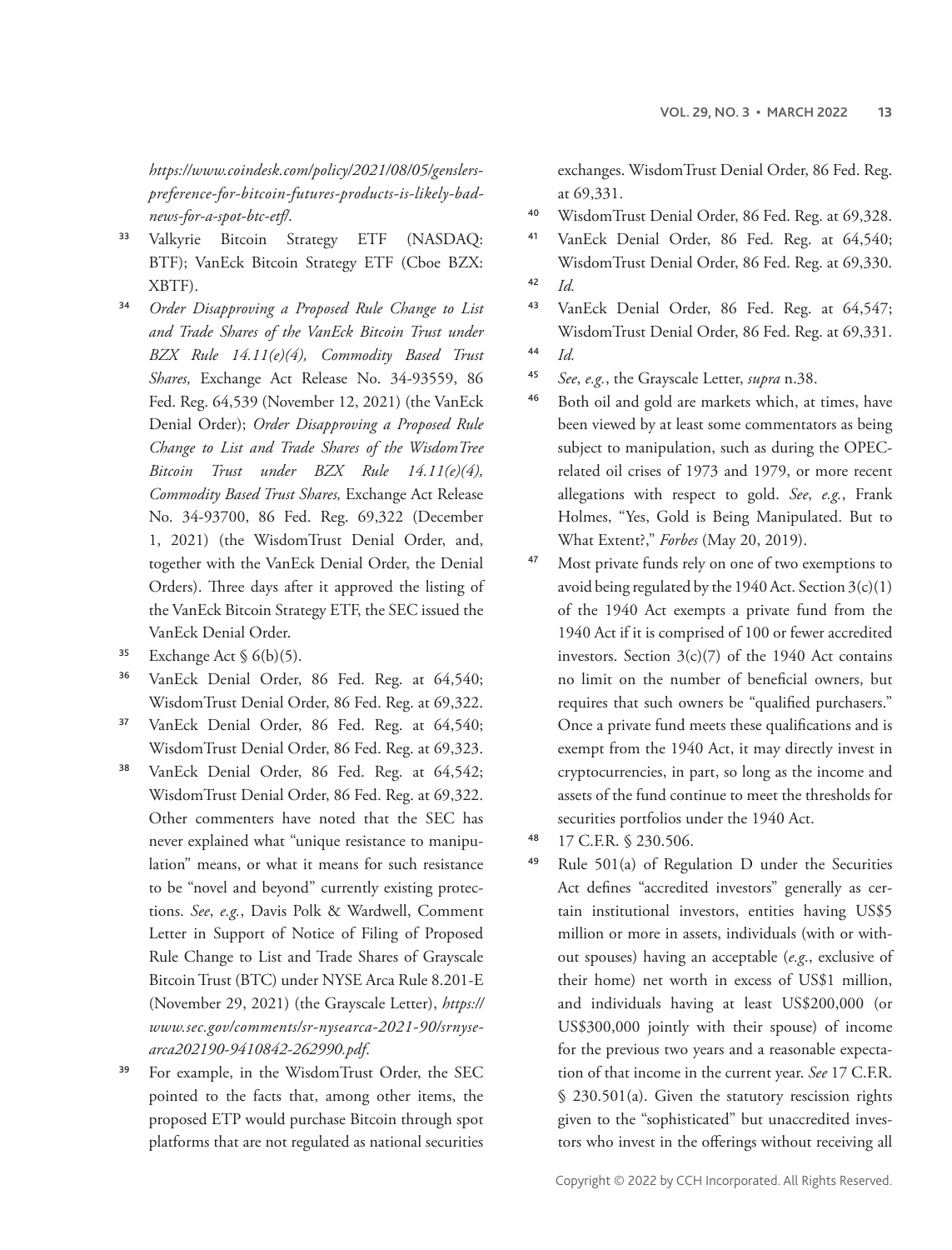of the information which they would have gotten in a registered offering using Form S-1 pursuant to Rule 502(b) (17 C.F.R. § 230.502(b)), in practice, Rule 506(b) offerings are typically limited to accredited investors.

Private funds which rely on Section  $3(c)(1)$  are limited to 100 or fewer beneficial owners, even in a Rule 506(b) offering. *See* 1940 Act § 3(c)(1) and the rules promulgated thereunder. Only  $\S$  3(c)(7) funds can have an unlimited number of investors, and the requirement to be a "qualified purchaser" to invest in a  $\frac{1}{2}$  3(c)(7) fund limits the target market considerably. "Qualified purchasers," defined under Section 2(a)(51)(A) of the 1940 Act, generally include natural persons with US\$5 million in investments and entities with US\$25 million in investments.

- <sup>50</sup> *Facilitating Capital Formation and Expanding Investment Opportunities by Improving Access to Capital in Private Markets*, 1933 Act Release No. 33-10884, 86 Fed. Reg. 3,496 (Nov. 2, 2020) (effective March 15, 2021) (the 506(c) Updating Release).
- <sup>51</sup> *Id*. at 3527.
- <sup>52</sup> *See* Exchange Act § 12, 15 U.S.C. § 78l. If a fund qualifies as an "emerging growth company," it may permissibly rely on rules permitting less fulsome disclosure for the required reports. An "emerging growth company" is defined as a company that: (1) has a total annual gross revenue of less than US\$1.07 billion during its most recently completed fiscal year end, and (2) as of 8 December 2011 had not sold common equity securities under a registration statement. *See* Exchange Act § 2(a)(19), 15 U.S.C. § 77b(a)(19).
- <sup>53</sup> Exchange Act §§ 13, 15(d), 15 U.S.C. §§ 78m; 78o(d).
- <sup>54</sup> *Id.*
- <sup>55</sup> *Id.*
- <sup>56</sup> *See* 17 C.F.R. §§ 240.14a-3; 240.14a-15*.*
- <sup>57</sup> Exchange Act § 16, 15 U.S.C. § 78p.
- <sup>58</sup> Form 10 is not tailored to the business of a fund but is generically geared to operating companies.
- <sup>59</sup> 17 C.F.R. § 275.206(4)-2(d)(2). An adviser that is entitled to pay itself management fees out of a private fund's assets has "custody" for purposes of the Custody Rule, as does a general partner of a limited partnership or managing member of a limited liability company. *See* 17 C.F.R. § 275.206(4)-  $2(d)(2)(ii)$ .
- 60 17 C.F.R.  $\frac{$275.206(4)-2(a)(4)}{4}$ .
- 61 17 C.F.R.  $\frac{5}{275.206(4)-2(a)(6)}$ .
- <sup>62</sup> *See* Investment Advisers Act § 203(m), 15 U.S.C. § 80b-3.
- <sup>63</sup> Karen Barr, SEC Staff Letter, Engaging on Non-DVP Custodial Practices and Digital Assets (March 12, 2019), *https://www.sec.gov/investment/ non-dvp-and-custody-digital-assets-031219-206.*
- <sup>64</sup> *Id.*
- <sup>65</sup> *Id.*
- <sup>66</sup> SEC Staff Statement on WY Division of Banking's NAL on Custody of Digital Assets and Qualified Custodian Status (November 9, 2020), *https://www. sec.gov/news/public-statement/statement-im-finhubwyoming-nal-custody-digital-assets*.
- <sup>67</sup> *Id.*
- <sup>68</sup> *Custody of Digital Asset Securities by Special Purpose Broker-Dealers,* Exchange Act Release No. 34-90788 (Effective April 27, 2021), 86 Fed. Reg. 11,627-32 (Feb. 26, 2021).
- <sup>69</sup> B/D Statement, 86 Fed. Reg. at 11,629.
- <sup>70</sup> B/D Statement, 86 Fed. Reg. at 11,629-31.
- $71$  7 U.S.C. § 1a(10).
- <sup>72</sup> 7 U.S.C. §§ 1a(11); 6(d). The CFTC has delegated registration responsibility to the National Futures Association.
- <sup>73</sup> 17 C.F.R. §§ 4.20-4.27.
- $74$  17 C.F.R. § 4.7(a)(2).
- <sup>75</sup> *Id.*
- <sup>76</sup> *See* nn. 9-10, *supra.*